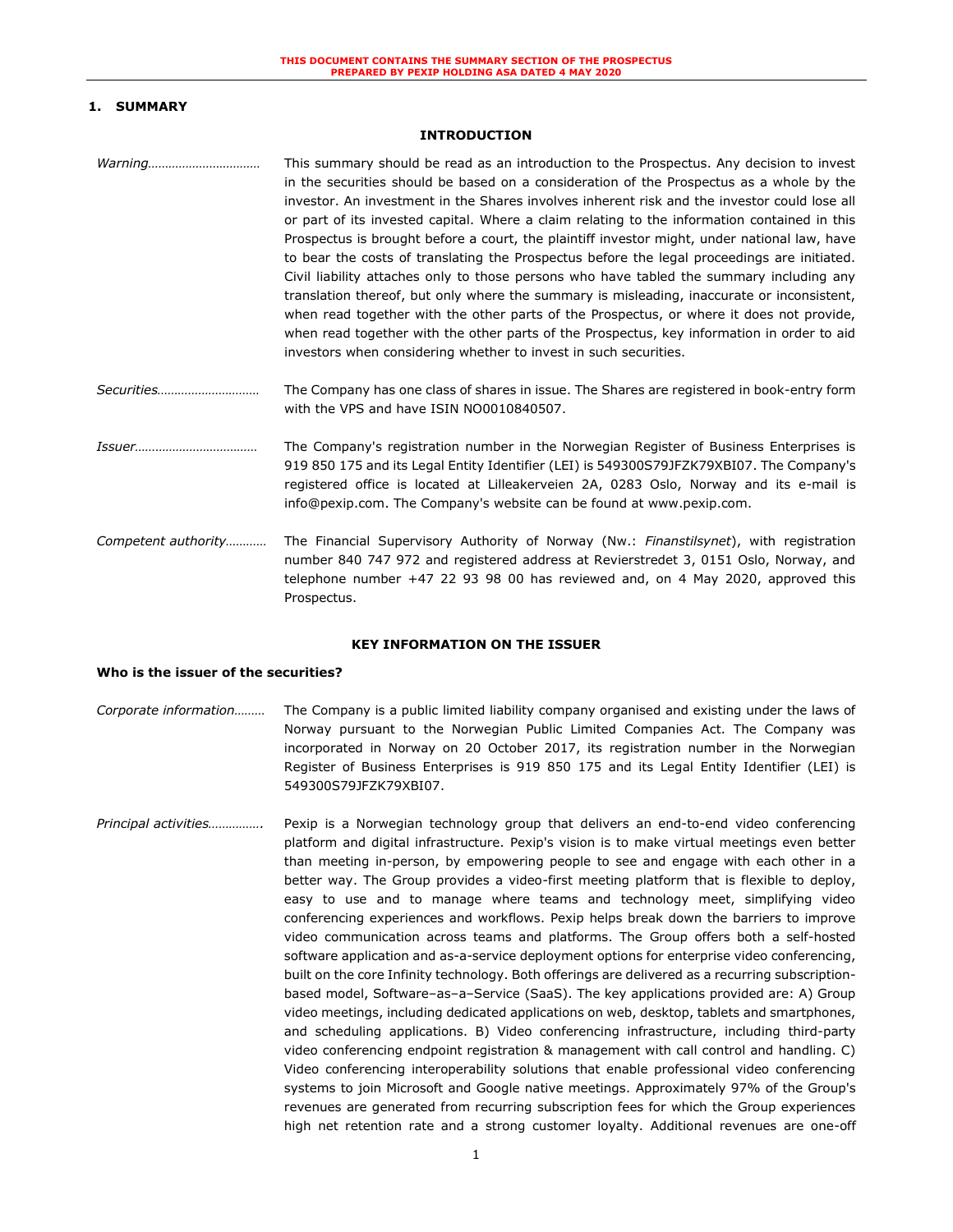revenue related to set-up and professional services. The Group currently serves more than 3,400 customers with headquarters in 73 countries and users in 190+ countries. The main focus is on large enterprise customers and Pexip has 20% of the Global Fortune 50, and 15% of the Global 500 companies as customers. It sells its product through a global network of 300 channel partners in over 70 countries. The Group operates from its headquarters in Oslo, as well as from its offices in London, New York, Washington DC, Stockholm and Paris. As of 31 December 2019, the Group had 182 full-time employees. The Group is a result of the merger in 2018 between Pexip 1.0 (as defined below) (founded in 2012), specializing in software-based video conferencing infrastructure, and Videxio (as defined below) (founded in 2011), a cloud-based video conferencing service provider. Both companies were founded by industry veterans from the Norwegian video conferencing company, Tandberg.

*Major shareholders……………* Shareholders owning 5% or more of the Shares have an interest in the Company's share capital which is notifiable pursuant to the Norwegian Securities Trading Act. The following table sets forth shareholders owning 5% or more of the shares in the Company as of 28 April 2020.

| <b>Shareholders</b>                | <b>Number of Shares</b> | Percent |
|------------------------------------|-------------------------|---------|
| Stavanger Venture AS               | 7,969,716               | 9.98%   |
| Bjøberg Eiendom AS                 | 5,058,989               | 6.33%   |
| Tamorer Ltd ATF Wylie Family Trust | 5,015,100               | 6.28%   |
| T.D. Veen AS                       | 4,323,637               | 5.41%   |

*Key managing directors……* The Company's executive Management consists of five individuals. The names of the members of the Management and their respective positions are presented in the below table.

| Name              | <b>Current position within the Group</b> |
|-------------------|------------------------------------------|
| Odd Sverre Østlie | Chief Executive Officer (CEO)            |
| Giles Chamberlin  | Chief Technology Officer (CTO)           |
| Tom Erik Lia      | Chief Commercial Officer (CCO)           |
| Nico Cormier      | Chief Operating Officer (COO)            |
| Øvstein Hem       | Chief Financial Officer (CFO)            |

*Statutory auditor………………* The Company's auditor is Deloitte AS, with company registration number 980 211 282 and registered business address at Dronning Eufemias gate 14, N-0191 Oslo, Norway.

## **What is the key financial information regarding the issuer?**

Since the Company was incorporated on 20 October 2017 and has two years of financial history, the Company's audited financial statements for 2019 and 2018 are included in this Prospectus. As the Group is a result of a Merger in 2018, Pexip 1.0's and Videxio's financial statements for 2017 and management accounts for 2018 are also included in this Prospectus.

The table below sets out key financial information gathered from the Company's audited consolidated income statement for the years ended 31 December 2019 (prepared in accordance with IFRS) with comparable figures for 2018.

|                                          | Year ended 31 December |             |
|------------------------------------------|------------------------|-------------|
| Key Financials - Income statement        | 2019                   | 2018        |
|                                          | <b>IFRS</b>            | <b>TFRS</b> |
| Total revenue (NOK thousands)            | 369,954                | 215.037     |
| Operating profit or loss (NOK thousands) | 31,860                 | 17,852      |
| Net profit or loss (NOK thousands)       | 12,237                 | 38,719      |
| Operating profit margin (%)              | 8.61%                  | 830%        |
| Basic earnings per share (NOK/share)     | n 15                   | በ 6በ        |
| Diluted earnings per share (NOK/share)   |                        |             |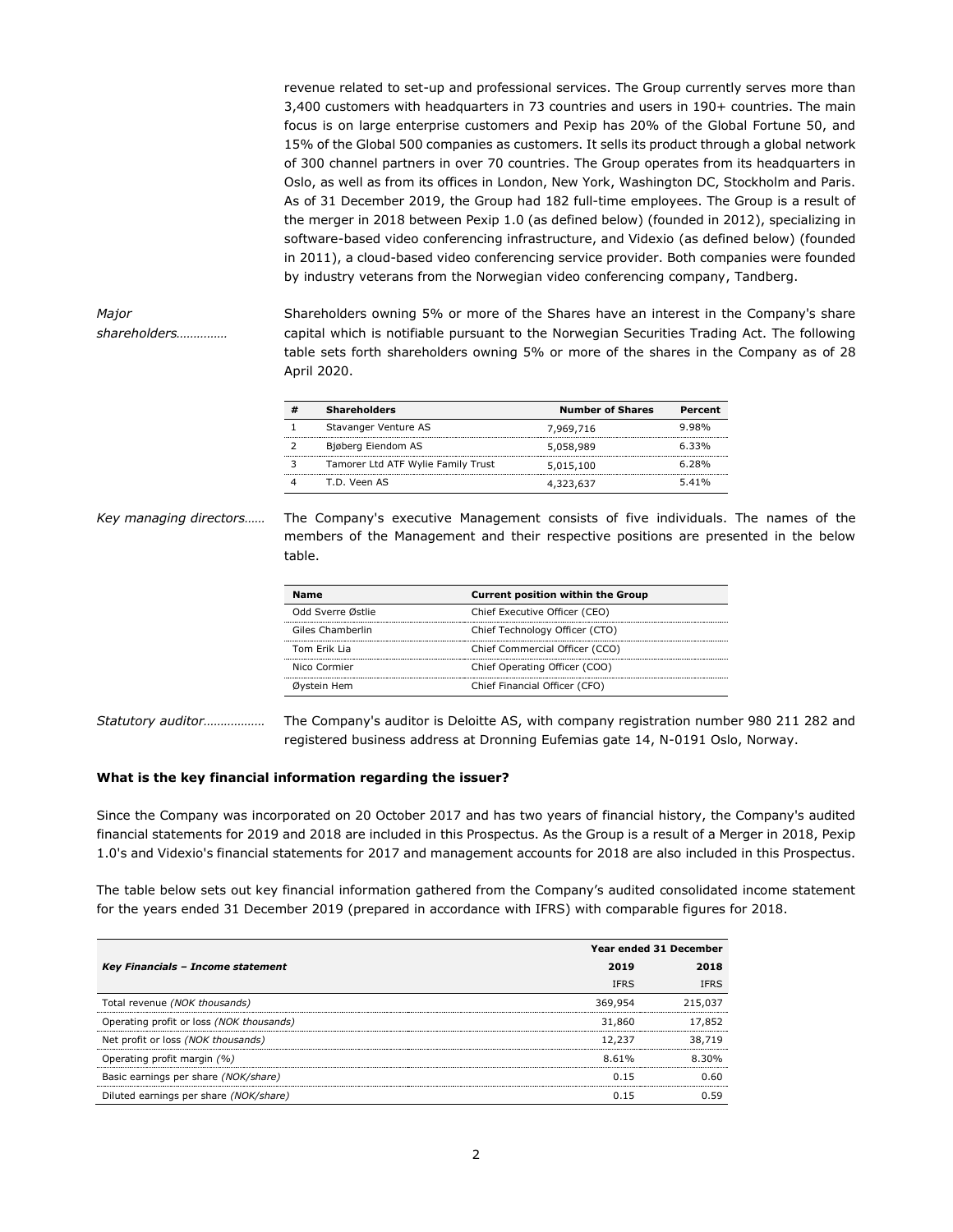The table below sets out key financial information gathered from the Company's audited consolidated statement of financial position as of 31 December 2019 (prepared in accordance with IFRS), with comparable figures for 2018.

|                                                                     | As at 31 December |             |
|---------------------------------------------------------------------|-------------------|-------------|
| Key Financials - Financial position                                 | 2019              | 2018        |
|                                                                     | <b>IFRS</b>       | <b>IFRS</b> |
| Total assets (NOK thousands)                                        | 1,070,085         | 947,481     |
| Total equity (NOK thousands)                                        | 824.077           | 798,975     |
| Net financial debt (interest-bearing debt less cash, NOK thousands) | (64,515)          | (46.921.    |

The table below sets out key financial information gathered from the Company's audited consolidated cash flow statement for the year ended 31 December 2019 (prepared in accordance with IFRS) with comparable figures for 2018.

|                                           | As at 31 December |             |
|-------------------------------------------|-------------------|-------------|
| Key Financials - Cash flow                | 2019              | 2018        |
| (NOK thousands)                           | <b>IFRS</b>       | <b>IFRS</b> |
| Net cash flows from operating activities  | 57,480            | 20,713      |
| Net cash flows from investment activities | (35, 480)         | 16,975      |
| Net cash flows from financing activities  | (6.612)           | 8.248       |

### **What are the key risks that are specific to the issuer?**

- *Material risk factors…………* The Group may be unable to retain or replace its founders, Management and/or certain IT-, sales- and marketing- professionals, which could have a material adverse effect on the Group's business, financial condition, results of operations, cash flows and/or prospects.
	- The Group may not be able to respond to rapid technological changes, extend its platform or develop new services in a highly competitive market. Any delays or competitors' introduction of competitive or substitute products, services and/or technologies could make the Group's platform obsolete or adversely affect its business financial condition, results of operations, cash flows and/or prospects.
	- Pexip is exposed to risk related to high upfront sales and marketing costs, lengthy sales cycles and unexpected deployment challenges due to its sales and marketing to large businesses and organisations. If the Group is unable to sell and/or deploy its products or services following lengthy sales and marketing efforts, this could have a material adverse effect.
	- The Group depends highly on existing customers renewing their subscriptions. Any inability to retain and develop the Group's customer base may result in a material adverse effect.
	- The experience of the Group's users depends upon the interoperability of the Group's platform across devices, operating systems and third-party applications that it does not control, and if it is not able to maintain and expand relationships with third parties to integrate its platform with their solutions, its business may be materially harmed.
	- Any failure in a customer's infrastructure or applications as a result, or alleged result, of the Group's services could result in a claim for substantial damages against the Group or result in significant reputational harm, and the Group's liability insurance coverage may not cover all potential losses.
	- The Group is subject to laws and regulations in several jurisdictions, including governmental export and import controls, and any failure to properly comply with such laws and regulations may adversely affect its operations.
	- Collection, storage and use of consumer information means that the Group is subject to data protection and data privacy regulations, licenses, etc. within all jurisdictions in which the Group operates, and any misapprehension of regulatory duties and obligations may harm the Group.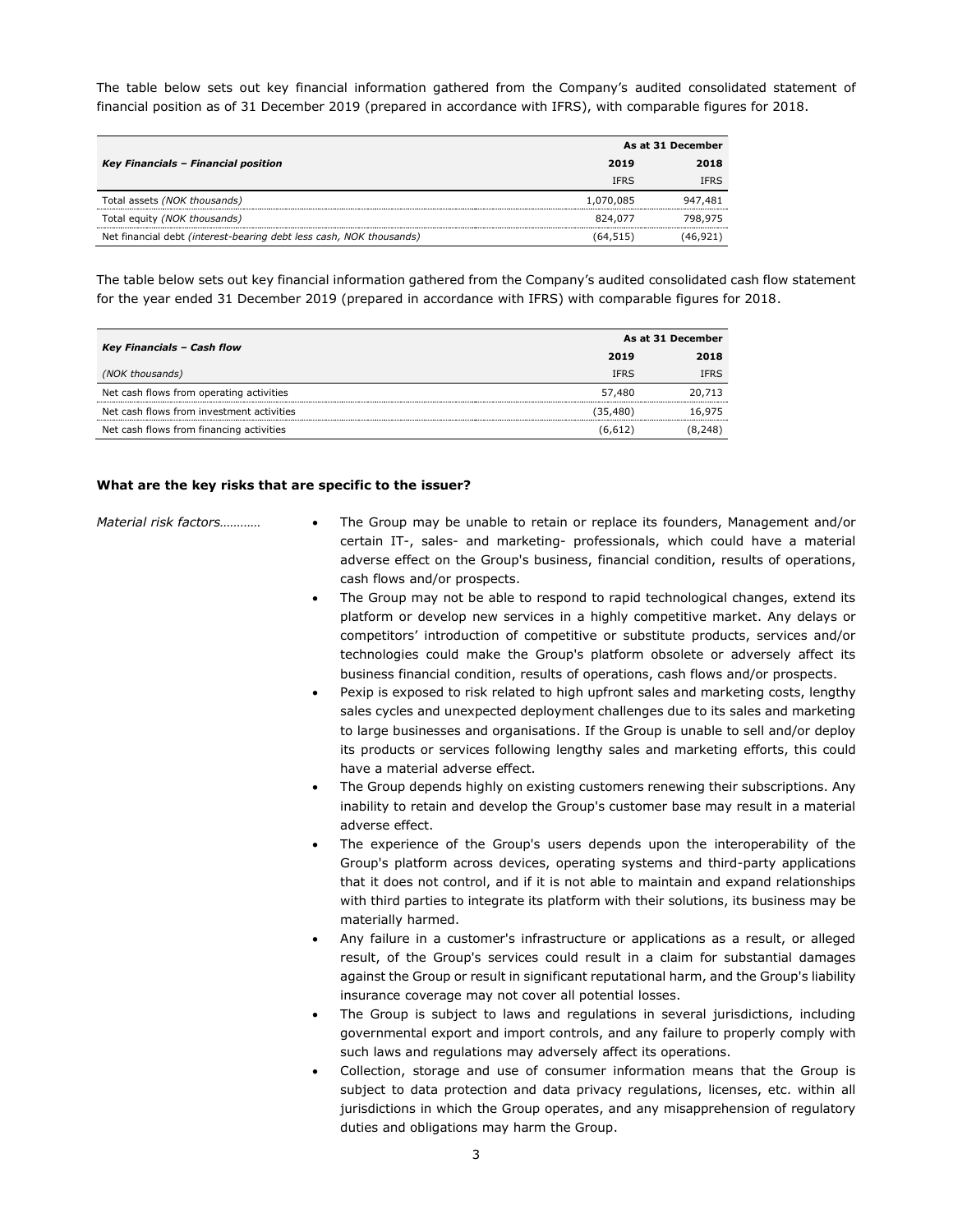- The Group's profitability, operating results and working capital may fluctuate significantly, mainly due to the Group's long-term growth strategy and significant cash inflows from annual recurring revenue (ARR) in contracts are denominated in foreign currency.
- The Group operates in competitive markets, and the Group might not be able to compete efficiently.

## **KEY INFORMATION ON THE SECURITIES**

## **What are the main features of the securities?**

| Type, class and ISIN                            | All of the Shares are ordinary shares in the Company and have been created under the<br>Norwegian Public Limited Companies Act. The Shares are registered in book-entry form with<br>the VPS and have ISIN NO0010840507.                                              |
|-------------------------------------------------|-----------------------------------------------------------------------------------------------------------------------------------------------------------------------------------------------------------------------------------------------------------------------|
| Currency, par value and<br>number of securities | The Shares will be traded in NOK on Oslo Børs. As of the date of this Prospectus, the<br>Company's share capital is NOK 1,198,670.805 divided into 79,911,387 Shares, each with<br>a nominal value of NOK 0.015.                                                      |
| Rights attached to the<br><i>securities</i>     | The Company has one class of shares in issue, and in accordance with the Norwegian Public<br>Limited Companies Act, all shares in that class provide equal rights in the Company,<br>including the rights to dividends. Each of the Shares carries one vote.          |
| Transfer restrictions                           | The Shares are freely transferable. The Articles of Association do not provide for any<br>restrictions on the transfer of Shares, or a right of first refusal for the Shares. Share<br>transfers are not subject to approval by the Board of Directors.               |
| Dividend and dividend                           | The Company is focusing on pursuing growth through expanding its sales operations,<br>moving into new customer segments, and further developing and enhancing its product<br>offering, and does not anticipate paying any dividends for the next three to five years. |

## **Where will the securities be traded?**

The Company expects to apply for listing of its Shares on Oslo Børs on or about 4 May 2020. The Company currently expects commencement of trading in the Shares on Oslo Børs on or about 14 May 2020. The Company has not applied for admission to trading of the Shares on any other stock exchange, regulated market or multilateral trading facility (MTF). The Company's Shares currently trade over-the-counter (OTC) through Pareto Securities under the ticker code "PEX".

## **What are the key risks that are specific to the securities?**

- *Material risk factors…………* There may not be an active and liquid market for the Shares and the price of the Shares may fluctuate significantly. If the price at which the Shares will be traded on the Oslo Børs does not correspond with the Offer Price, investors will lose on their investments.
	- The Group has a limited operating history, which makes it difficult for prospective investors to evaluate and forecast the Group's future results of operations.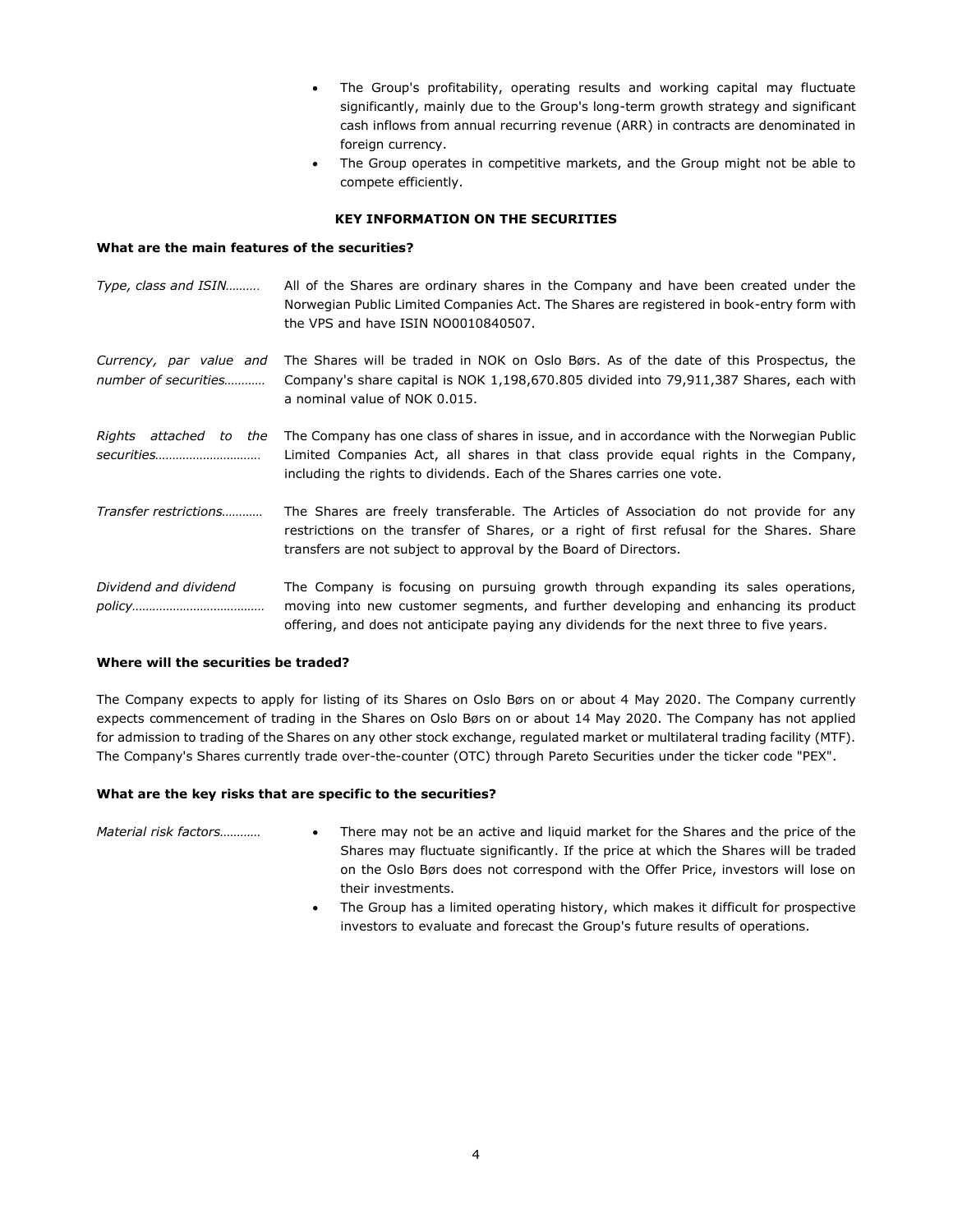## **KEY INFORMATION ON THE OFFER OF SECURITIES TO THE PUBLIC AND THE ADMISSION TO TRADING ON A REGULATED MARKET**

## **Under which conditions and timetable can I invest in this security?**

*Terms and conditions of the Offering………………………* The Offering consists of (i) a primary offering of up to 17,000,000 New Shares to raise gross proceeds of NOK 1,071 million and (ii) a secondary offering of up to 17,000,000 Sale Shares. The Offer Price at which the Offer Shares will be sold is NOK 63.00 per Offer Share. The Offering comprises:

- (i) The Institutional Offering, in which Offer Shares are being offered to (a) investors in Norway and Sweden, (b) investors outside Norway, Sweden and the United States, subject to applicable exemptions from any prospectus and registration requirements, and (c) investors in the United States who are QIBs as defined in, and in reliance on, Rule 144A under the U.S Securities Act. The Institutional Offering is subject to a lower limit per application of NOK 2,500,000.
- (ii) The Retail Offering, in which Offer Shares are being offered to the public in Norway and Sweden, subject to a lower limit per application of NOK 10,500 and an upper limit per application of NOK 2,499,999 for each investor. Investors who intend to place an order in excess of NOK 2,499,999 must do so in the Institutional Offering. Multiple applications by one applicant in the Retail Offering will be treated as one application with respect to the maximum application limit.

The Stabilisation Manager may elect to over-allot up to 4,000,000 Additional Shares, equal to up to approximately 11.8% of the number of New Shares and Sale Shares offered in the Offering. The Company and the Greenshoe Selling Shareholders, respectively, have further granted the Stabilisation Manager, on behalf of the Managers, option to (i) subscribe for and be allotted, at a price of NOK 63 per Share, up to 2,000,000 Shares, equal to up to 50% of the number of Borrowed Shares from the Company and (ii) purchase up to a total of 2,000,000 Shares, at a price of NOK 63 per Share from the Greenshoe Selling Shareholders.

*Timetable in the Offering…* The key dates in the Offering are set out below.

| Timetable                                                                                       | Key dates                  |
|-------------------------------------------------------------------------------------------------|----------------------------|
| Bookbuilding (Institutional Offering) Period commences                                          | 5 May 2020 at 09:00 hours  |
| Bookbuilding (Institutional Offering) Period expires                                            | 12 May 2020 at 14:00 hours |
| Application Period (Retail Offering) commences                                                  | 5 May 2020 at 09:00 hours  |
| Application Period (Retail Offering) ends                                                       | 12 May 2020 at 12:00 hours |
| Allocation of the Offer Shares                                                                  | 12 May 2020                |
| Publication of the results of the Offering                                                      | On or about 13 May 2020    |
| Distribution of allocation notes/contract notes                                                 | On or about 13 May 2020    |
| Registration of new share capital and issuance of New Shares                                    | On or about 13 May 2020    |
| Accounts from which payment will be debited in the Retail Offering to be<br>sufficiently funded | On or about 13 May 2020    |
| First day of Listing of the Shares                                                              | On or about 14 May 2020    |
| Payment date in the Retail Offering                                                             | On or about 14 May 2020    |
| Payment date and delivery of Offer Shares in the Institutional Offering                         | On or about 15 May 2020    |
| Delivery of the Offer Shares in the Retail Offering                                             | On or about 15 May 2020    |

Note that the Company, in consultation with the Managers, reserves the right to extend the Bookbuilding Period and/or the Application Period at any time at its sole discretion, but will in no event be extended beyond 14:00 hours on 19 May 2020. In the event of an extension of the bookbuilding period and the application period, the allocation date, the payment due date and the date of the listing on Oslo Børs may be changed accordingly.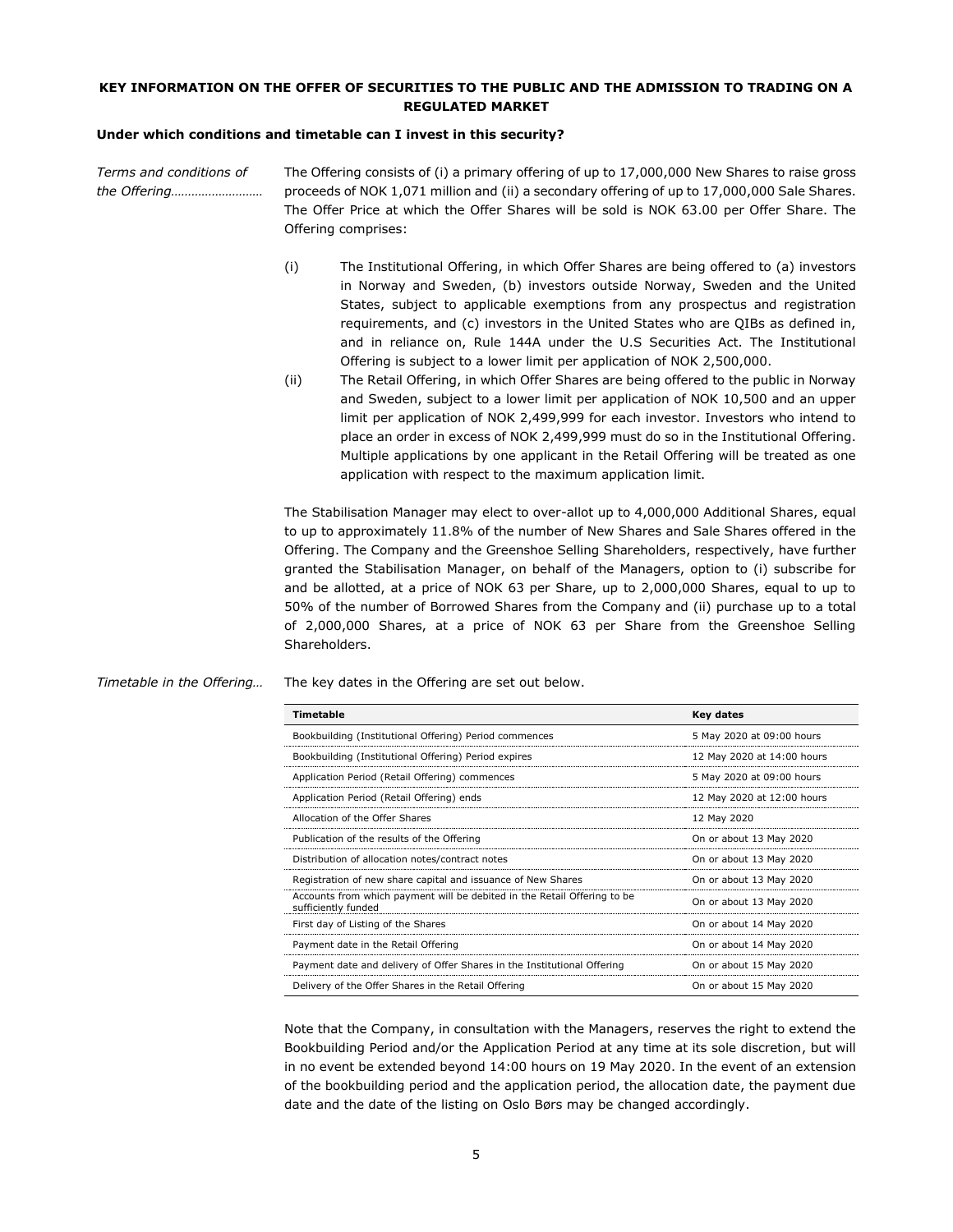| Admission to trading                 | The Company expects to apply for admission to trading of its Shares on Oslo Børs on or<br>about 4 May 2020. It is expected that the board of directors of Oslo Børs will approve the<br>listing application of the Company on or about 7 May 2020, conditional upon (i) the Company<br>obtaining a minimum of 500 shareholders, each holding Shares with a value of more than<br>NOK 10,000, (ii) Oslo Børs approving the application for Listing of the Shares no later than<br>12 May 2020, and (iii) completion of the Offering on the terms set forth in this Prospectus.<br>Assuming that the conditions are satisfied, the Company expects commencement of trading<br>of the Shares on Oslo Børs on or around 14 May 2020. The Shares are expected to trade<br>under the ticker code "PEXIP". |
|--------------------------------------|-----------------------------------------------------------------------------------------------------------------------------------------------------------------------------------------------------------------------------------------------------------------------------------------------------------------------------------------------------------------------------------------------------------------------------------------------------------------------------------------------------------------------------------------------------------------------------------------------------------------------------------------------------------------------------------------------------------------------------------------------------------------------------------------------------|
| Distribution plan                    | In the Institutional Offering, the Company, together with the Managers, will determine the<br>allocation of Offer Shares based on certain allocation principles.                                                                                                                                                                                                                                                                                                                                                                                                                                                                                                                                                                                                                                    |
|                                      | In the Retail Offering, allocation will be made on a pro rata basis using the VPS automated<br>simulation procedures. The Company, the Selling Shareholders and the Managers reserve<br>the right to limit the total number of applicants to whom Offer Shares are allocated in order<br>to keep the number of shareholders at an appropriate level, in which case the applicants to<br>whom Offer Shares are allocated will be determined on a random basis by using the VPS<br>automated simulation procedures and/or other random allocation mechanism.                                                                                                                                                                                                                                          |
| <i>Dilution</i>                      | The issuance of New Shares and Additional Shares in the Offering may result in a maximum<br>number of Shares in the Company of 98,911,387, which will correspond to a dilution for the<br>existing shareholders of approximately 19.2%. The existing shareholders' pre-emption<br>rights to subscribe for the New Shares has been deviated from. The net asset value per<br>existing Share as at 31 December 2019 was approximately NOK 10.31795.                                                                                                                                                                                                                                                                                                                                                   |
| Total expenses of the<br>issue/offer | The Company's total costs and expenses of, and incidental to, the Listing and the Offering<br>are estimated to amount to approximately NOK 85.7 million (or approximately NOK 97<br>million when including the Additional Shares). These costs and expenses consists of<br>commissions and expenses to the Joint Global Coordinators, fees and expenses of legal and<br>other advisors, and other transaction costs. No expenses or taxes will be charged by the                                                                                                                                                                                                                                                                                                                                    |

#### **Who is the offeror and/or the person asking for admission to trading?**

The Company is the offeror of New Shares in the primary Offering. The Offerors of Sale Sharees in the secondary Offering are the Selling Shareholders.

Company or the Managers to the applicants in the Offering.

#### **Why is this prospectus being produced?**

*Reasons for the offer/ admission to trading…………* The Company believes that the Offering and the Listing will (i) enable the Group to pursue growth opportunities through expanding its sales operations, moving into new customer segments and further developing and enhancing its products, (ii) strengthen the Group's overall market awareness for both end-customers and industry partners, (iii) further improve the Group's ability to attract, retain and motivate talented personnel, including by increasing the Group's awareness in the local talent pool, especially in Norway, (iv) diversify the shareholder base and enable other investors to take part in the Group's future growth and value creation, (v) allow for a liquid market for the Shares and (vi) allow Selling Shareholders to balance their exposure. *Use of proceeds…………………* The Company estimates gross proceeds from the issue of New Shares of up to NOK 1,071 million (or NOK 1,197 million when including the Additional Shares) and net proceeds from the issue of New Shares of approximately NOK 985.3 million (or NOK 1,100 million provided allocation of the Additional Shares in full). The net proceeds from the issue of New Shares is primarily intended to strengthen the Company's revenue growth capabilities

through investments in sales and marketing as well as R&D and product development, in